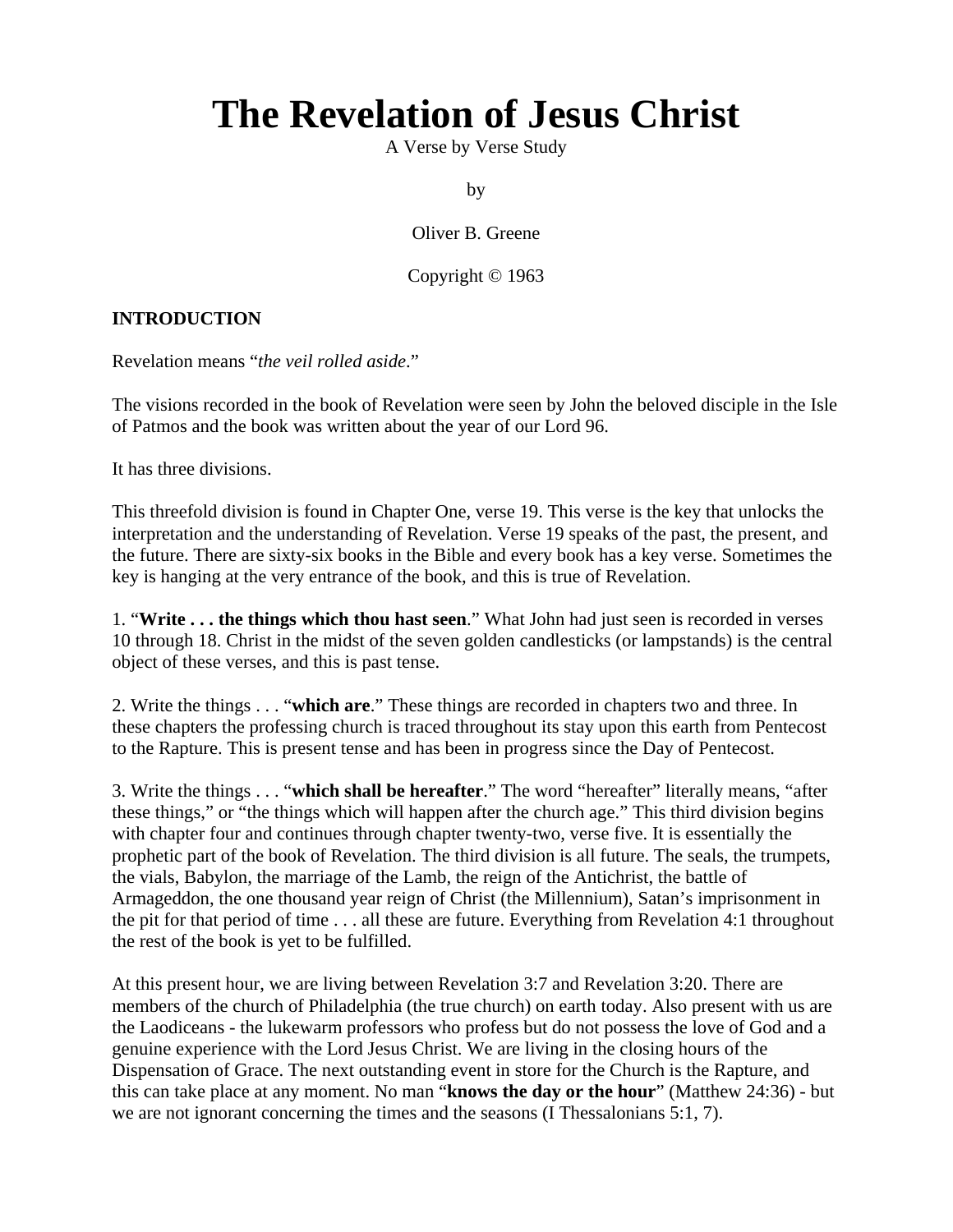Those of us who are spiritually minded and who search the Scriptures can see that the coming of the Lord is certainly very, very near. There are twelve distinct sections in the book of Revelation. A study of these sections will help in a definite way to better understand the book:

1. Chapter 1:1-9: Introduction.

2. Chapter 1:10-18: We see Christ in the midst of the seven golden candlesticks (or lampstands) which represent the churches of Asia.

3. Chapters 2 and 3: We see the Church - God's witness on earth - growing in its departure from truth and its first love, moving farther and farther from God until the Laodiceans are spewed out of His mouth and the true believers at Philadelphia are caught out to meet the Lord in the air.

4. Chapters 4 and 5: We see the saints enthroned and glorified. Also read I Thessalonians 4:15- 18 in connection with this division.

5. Chapters 6:1 through 8:1: We learn of the seven seals opened by the Lamb . . . the only One worthy to remove the seals from the Book. (The seventh chapter is parenthetical and very important. We will study it carefully when we reach that point in this series.)

6. Chapters 8 and 9, chapter 11:15-19: We see the seven trumpets which are sounded by seven angels.

7. Chapters 12 through 14: We see two actors (in chapter 13) and the seven outstanding results of their actions.

8. Chapters 15 and 16: We will study the seven vials of wrath poured out upon the earth. These vials are filled with the wrath of God in His dealings with Israel and this earth.

9. Chapters 17 and 18: This section has to do with Babylon . . . the mystical Babylon in her political and ecclesiastical affairs in the closing days of time. We will see her utter destruction both political and ecclesiastical.

10. Chapters 19:1 through 21:8: This section has to do with events from the fall of Babylon until the eternal state begins. It opens with rejoicing in Heaven . . . Hallelujahs that sound like "**many waters**," and closes with the terrible picture of eternal misery in the lake of fire.

11. Chapters 21:9 through 22:5: We will study the Bride of the Lamb (the New Testament Church). We will see the Bride and Bridegroom in the Millennium in all of its splendor.

12. Chapter 22:6-21: In these solemn verses we find warnings, threatenings, encouragements . . . and the last prayer recorded in God's Holy Word.

In chapters two and three, we study the moral history of the church here on earth in the successive periods of its history from the close of the first century of Christianity to the final rejection of the Laodiceans, and the Rapture. Chapters four and five move from the earth in to Heaven, and we see the saints removed to their heavenly home.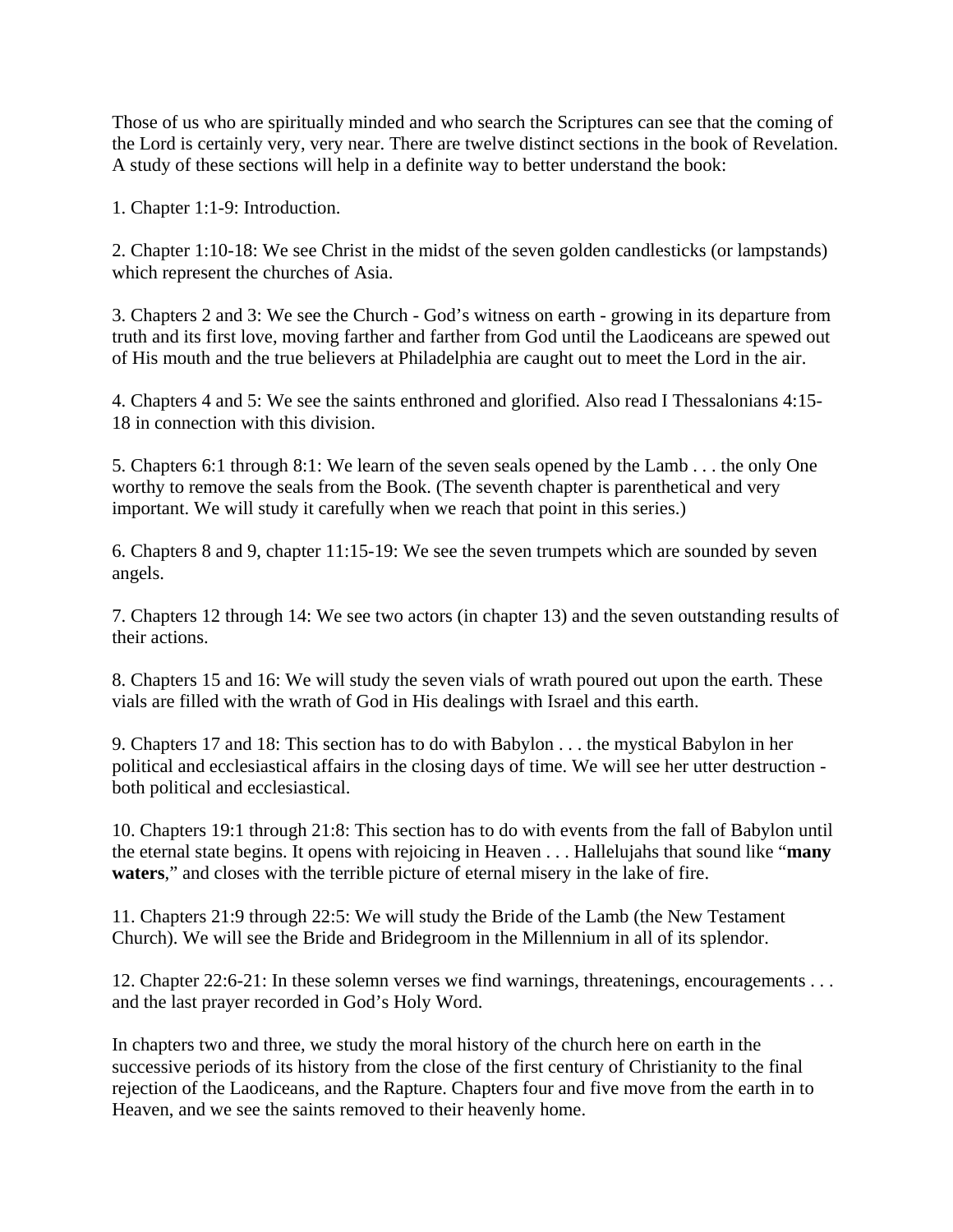The Rapture takes place between the last verse in chapter three and the first verse in chapter four. (Although Revelation does not mention the Rapture, it certainly teaches it.) The Lord God Almighty saw fit to reveal the Rapture to the Apostle Paul. John does not speak of it in the same language used by Paul as the Holy Spirit dictated this tremendous truth to him, but certainly the Rapture of the saints takes place immediately following the close of Revelation chapter three. Chapter four and following is future tense, after the Church age.

The following portions in Revelation are parenthetical:

1. Chapter 7, between the sixth and seventh seals.

2. Chapter 10 and chapter 11:1-13, between the sixth and seventh trumpets.

3. Chapter 14:1-4, between the sounding of the seventh trumpet and the pouring out of the vials of the wrath of God.

4. Chapter 16:13-16: These verses record what John saw between the sixth and seventh vials.

5. Chapter 19:1-10: This records what John saw between the pouring out of the seventh vial and the personal return of the Lord Jesus in power and glory, immediately following the destruction of Babylon.

6. Chapters 21:9 through 22:5: There may be some who will not agree that this section is parenthetical. but if you will follow me closely I believe you will agree. John was taken into a great high mountain in the Spirit, and there he saw the Lamb's wife - the New Jerusalem.

As we study Revelation, we will clearly see seven chief actors or persons in the coming crises, the coming judgments, and the glorious reign of righteousness in this earth:

1. The Lord Jesus Christ, the Lamb of God slain from the foundation of the world, who is worthy to reign because He purchased the Church (His bride) at the tremendous price of His own blood (Acts 20:28, Revelation 5:12).

2. The great dragon, the old serpent, Satan, the devil (Revelation 12:7-9; 13:7; 20:10). In his last evil mission . . . his last gigantic drive here on earth . . . Satan will be supported by his two distinguished ministers - the Beast and the False Prophet.

3. The two Beasts - one religious, the other political (Revelation 11:7, chapters 12 and 13, 14:9, 16:7, 19:19-20, 20:10).

4. The Antichrist, who will be the false messiah.

(Please read John 5:43.) Paul calls him the "**man of sin . . . the son of perdition . . . the lawless one . . . the wicked**" (Read II Thessalonians chapter two). This man is also known as "**the false prophet**" (Revelation 16:13, Revelation 19:20, Revelation 20:10). He is referred to as "**another beast**" (Revelation 13:11-17). Daniel refers to him as "**the king**" (Daniel 11:36-39). Isaiah mentions him in Isaiah 30:33.

5. The King of the North (Daniel 11:23-25.